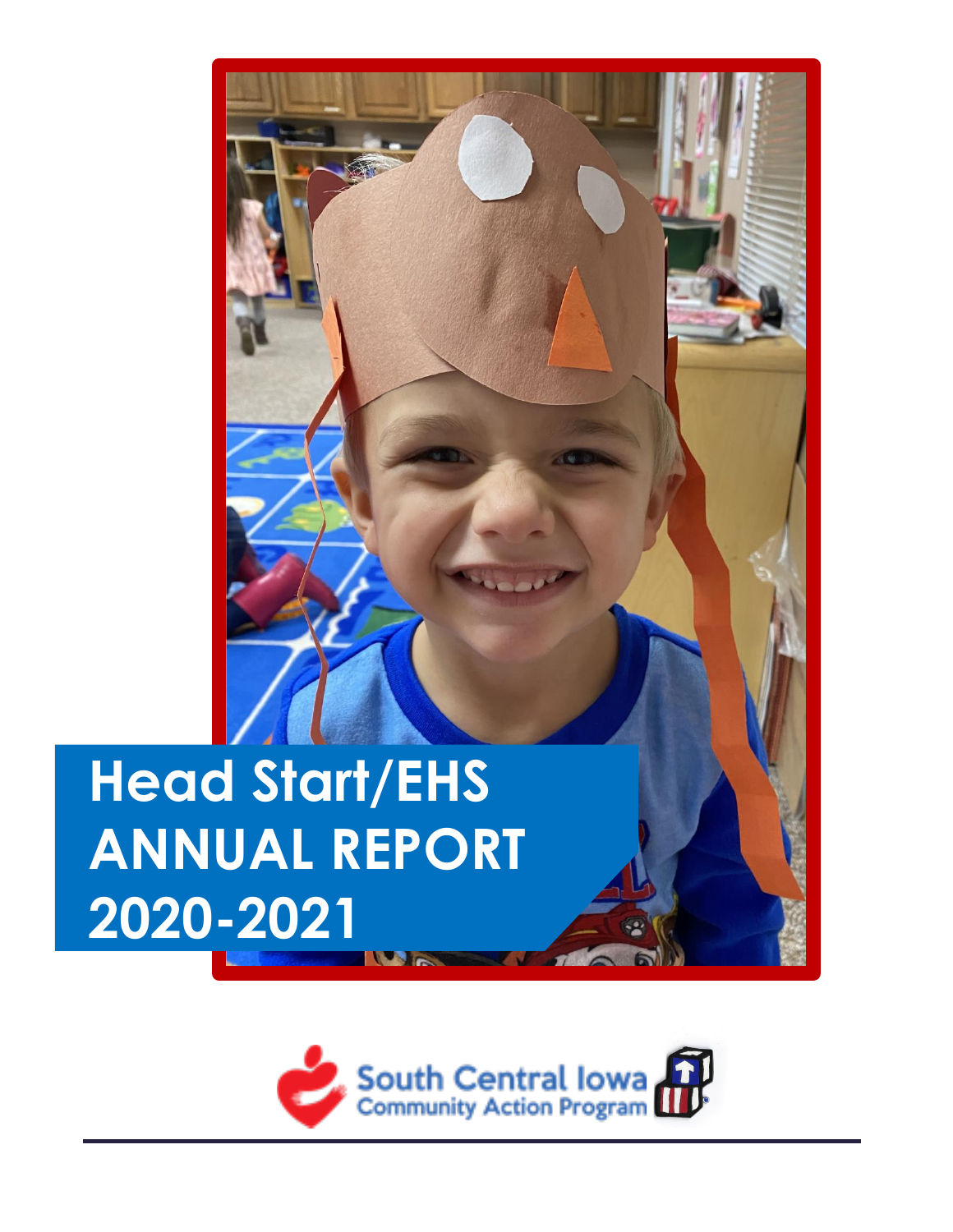## **TABLE OF CONTENTS**

| 3  |
|----|
| 3  |
|    |
|    |
|    |
|    |
| -6 |
|    |
|    |
|    |
| 8  |
|    |
|    |
|    |
| 10 |
| 10 |
| 10 |
|    |

SCICAP Head Start/EHS Program 1711 Osceola Ave, Suite 220 PO Box 715 Chariton, Iowa 50049 641-774-8133 www.SCICAP.org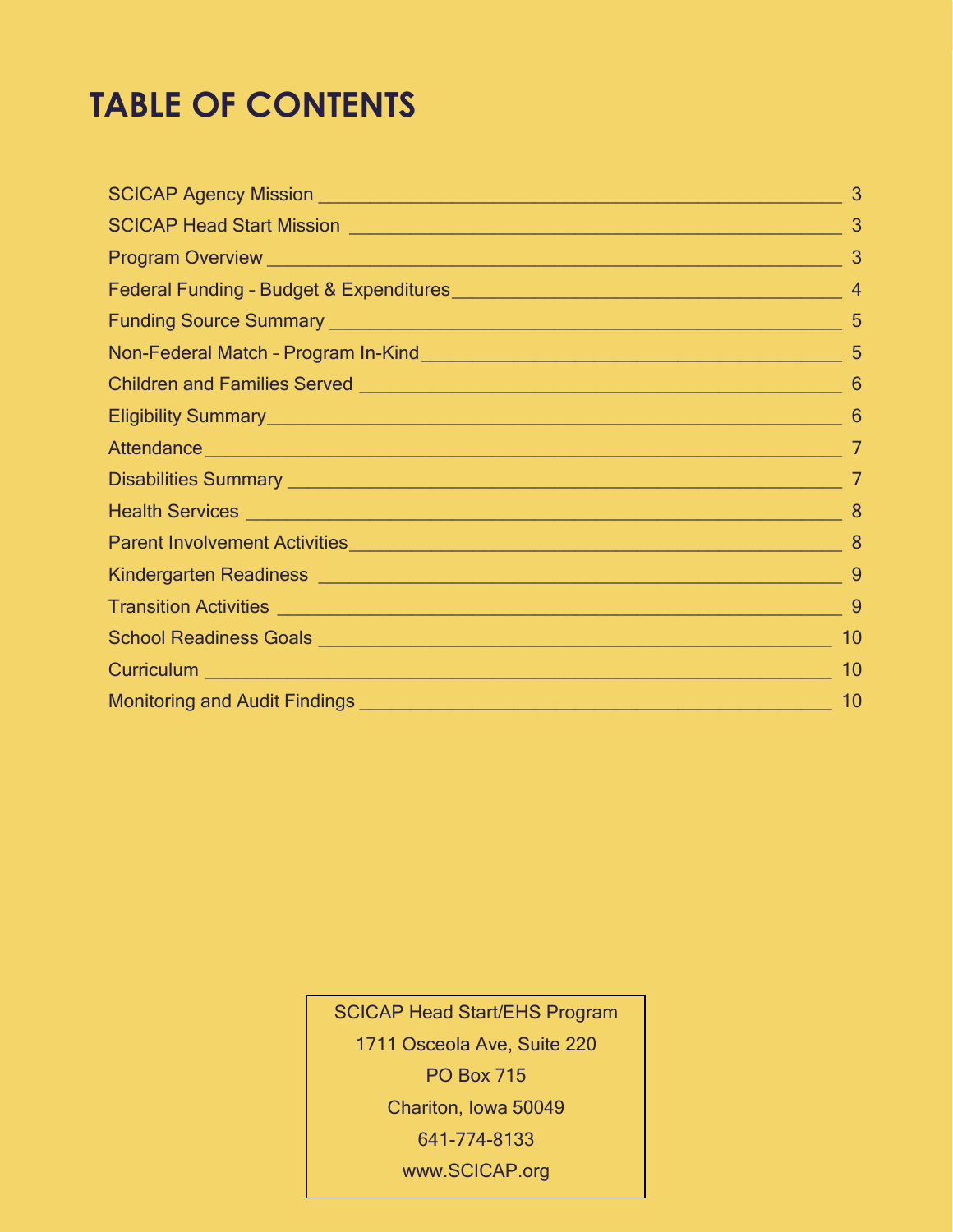# **SCICAP HEAD START & EARLY HEAD START'S ANNUAL REPORT 2020-2021**

### <span id="page-2-0"></span>**SCICAP's Agency Mission**

South Central Iowa Community Action Program will provide advocacy and services for persons striving for economic security while preserving their dignity and bring about change for the benefit of the people we serve and the community at large.

### <span id="page-2-1"></span>**SCICAP Head Start's Mission Statement**

To provide a quality program to empower children and families for lifelong learning and success.

### <span id="page-2-2"></span>**Program Overview**

SCICAP's age-appropriate, quality comprehensive Head Start and Early Head Start programs provide 212 children with school readiness skills, nutritious breakfasts, lunches and snacks, health screenings, social service supports, mental health support and family involvement opportunities. SCICAP has been serving children since 1966. In anticipation of our upcoming celebration of 55 years of SCICAP Head Start we updated our mission statement. All classrooms in our five counties have qualified teachers, to best serve our children so they are school ready. Our goal is for Head Start children to be prepared for kindergarten, but more importantly to be lifelong learners. Head Start helps children build the skills they need to be successful in school and life.

Children are served utilizing 10 different facilities with a total of 18 classrooms and EHS homebased services across five counties. Most center-based/collaboration students are enrolled in full-day classes.

Five County Service Area: Clarke, Decatur, Lucas, Monroe, and Wayne Counties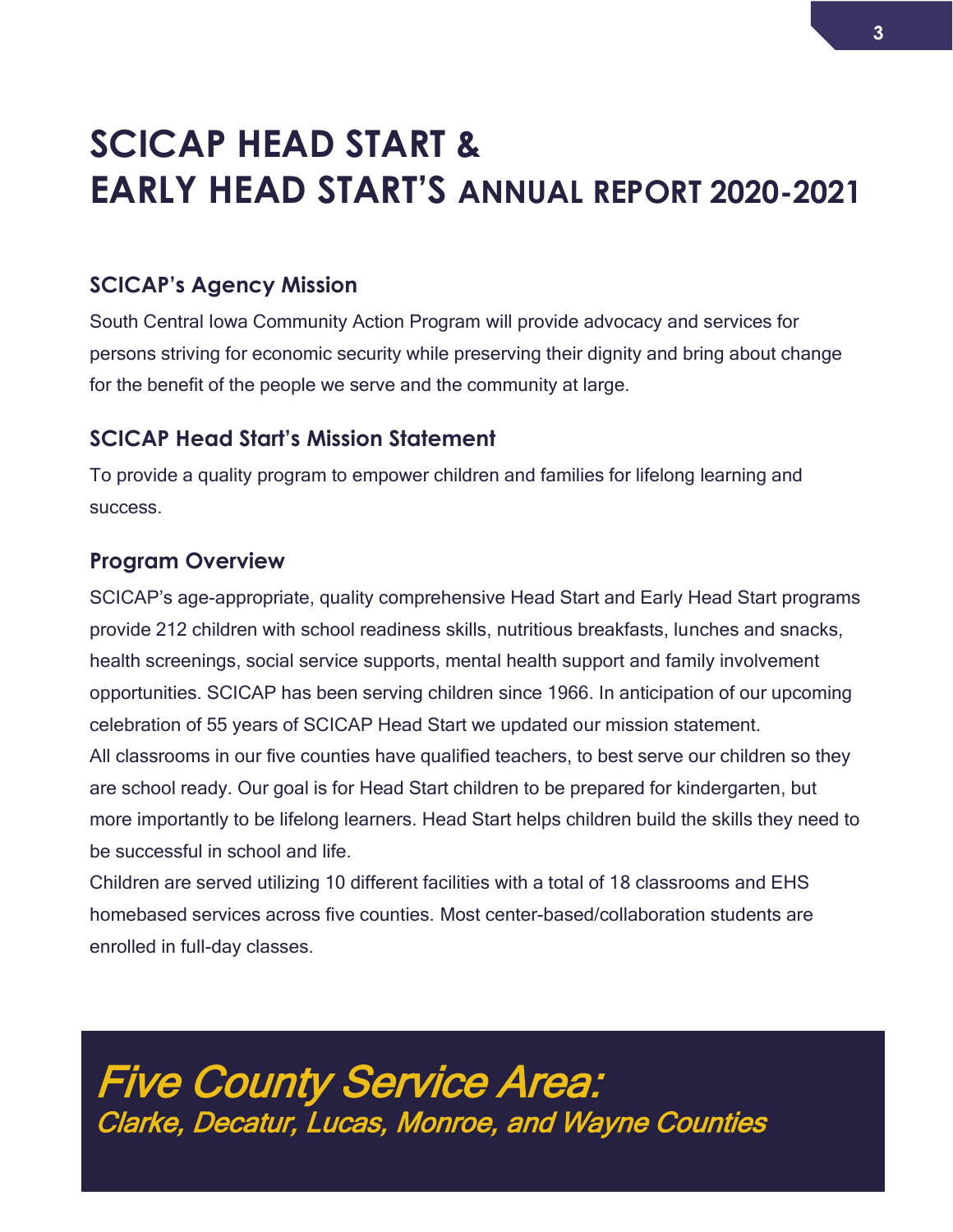### **Federal Funding**



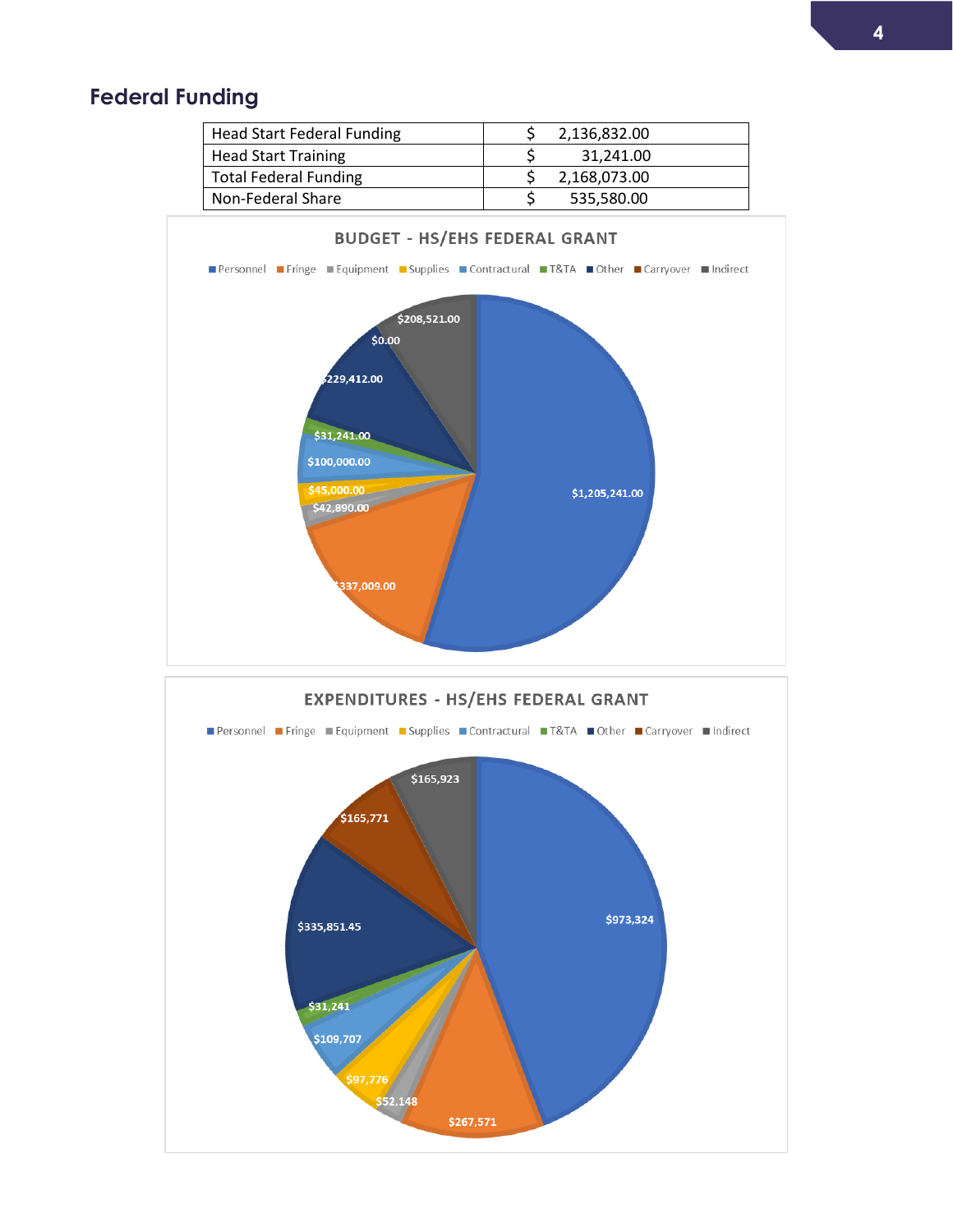### **All Funding Sources**

| <b>CACFP</b>               | 116,540.00   |
|----------------------------|--------------|
| <b>Shared Visions</b>      | 293,046.00   |
| Wrap Around Childcare      | 64,200.00    |
| American Rescue Plan Funds | 317,463.00   |
| <b>Iowa DHS</b>            | 90,000.00    |
| ECI-4 Counties for Kids    | 30,000.00    |
| <b>Federal HS Funding</b>  | 2,168,073.00 |
| <b>Total Funding</b>       | 3,079,322.00 |



### Non-Federal Match Funds - Program In-Kind \$ 535,580.00

Volunteers' time and other contributions are an integral part of the program. Volunteers include Governing Board, Policy Council, Parent Meetings, community partners, parents support of curriculum activities, classroom support and facility/center assistance. Collaborations contribute utilities, maintenance, space and staffing support.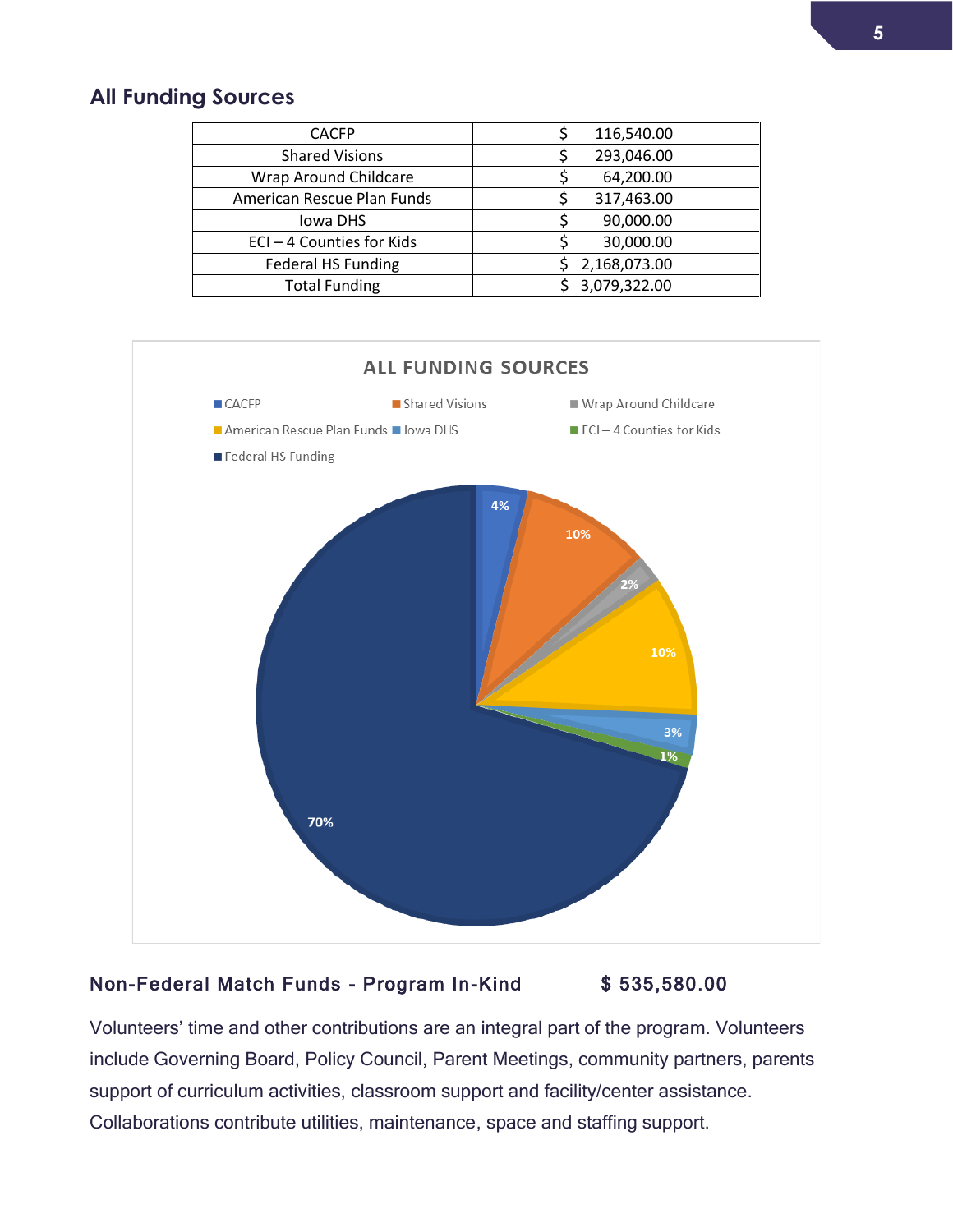

### <span id="page-5-0"></span>**Children and Families Served**

<span id="page-5-1"></span>The SCICAP Early Childhood Program served a total of 178 Head Start children and 35 Early Head Start children. A total of 213 children were served representing 188 families. Due to continued challenges with Covid our program averaged 155 enrolled students of the 180 total allotted HS slots. EHS averaged 32 children enrolled of the 32 allotted EHS allotted slots. Funded enrollment for Head Start is 180. Due to Covid we only served 178 children in SCICAP's Head Start Program during 2020-2021 program year across five counties in south central Iowa.

Funded enrollment for Early Head Start is 32 with 35 Early Head Start children being served.

### **Eligibility**

Many children served by the program are elgiible in multiple categories, however, Head Start programs may report only one elgibility category per family.

Please see the percentage of eligible children in each category below.

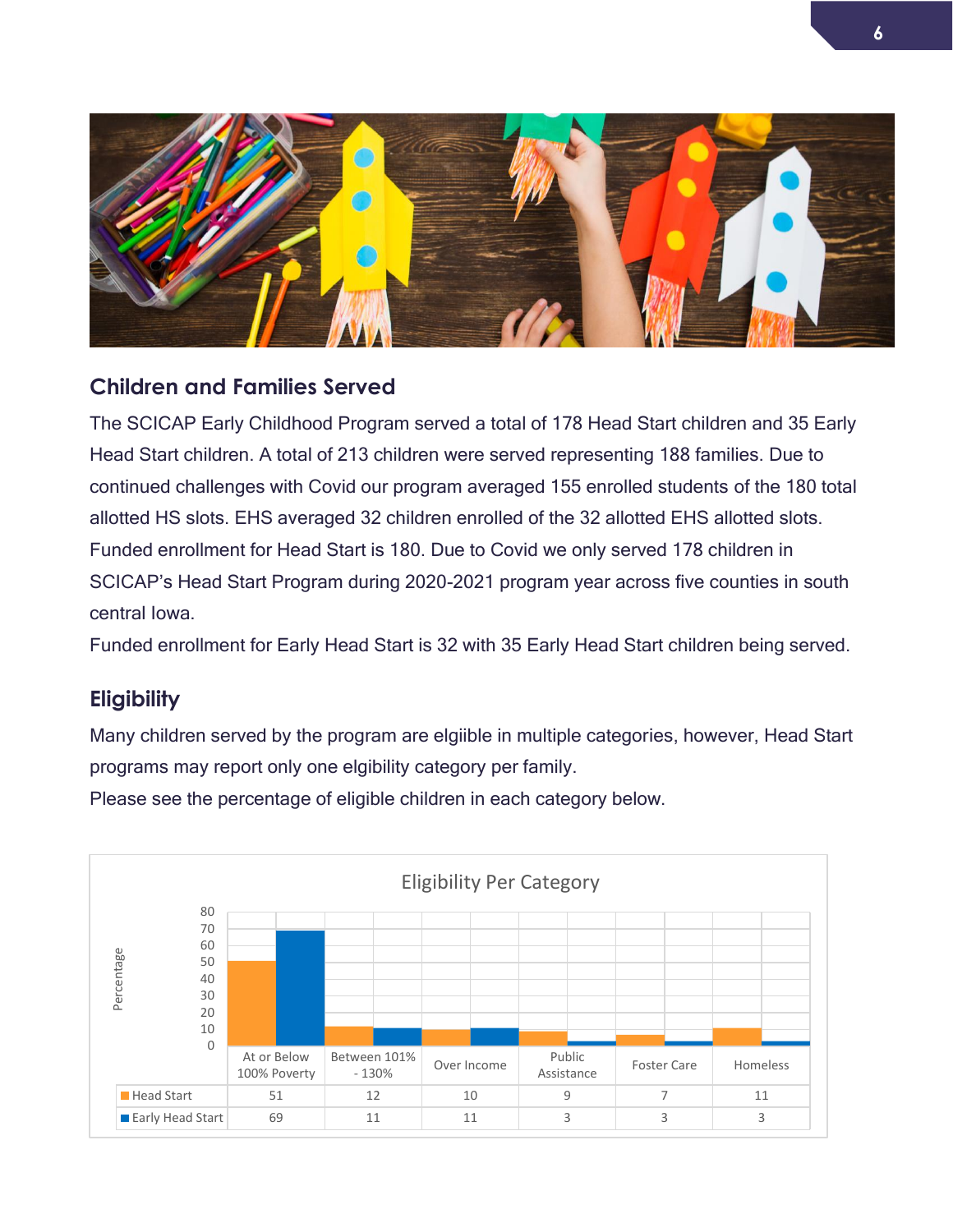### <span id="page-6-1"></span>**Student Average Daily Attendance**

### Head Start

• 89%

# Early Head Start

• 80%

### **Responding to Covid**

The Head Start and Early Head Start centers had an above average absence rate due to families and children having Covid or other illnesses.

Several center closures occurred during the year to prevent the spread of Covid and other illnesses.



### <span id="page-6-0"></span>**Disabilities**

EHS students had a total of four children with disabilities or 12.5% of our students. Head Start had a total of 38 students with disabilities or 21% of our students. This meets the 10% requirement in the Head Start Program Performance Standards.

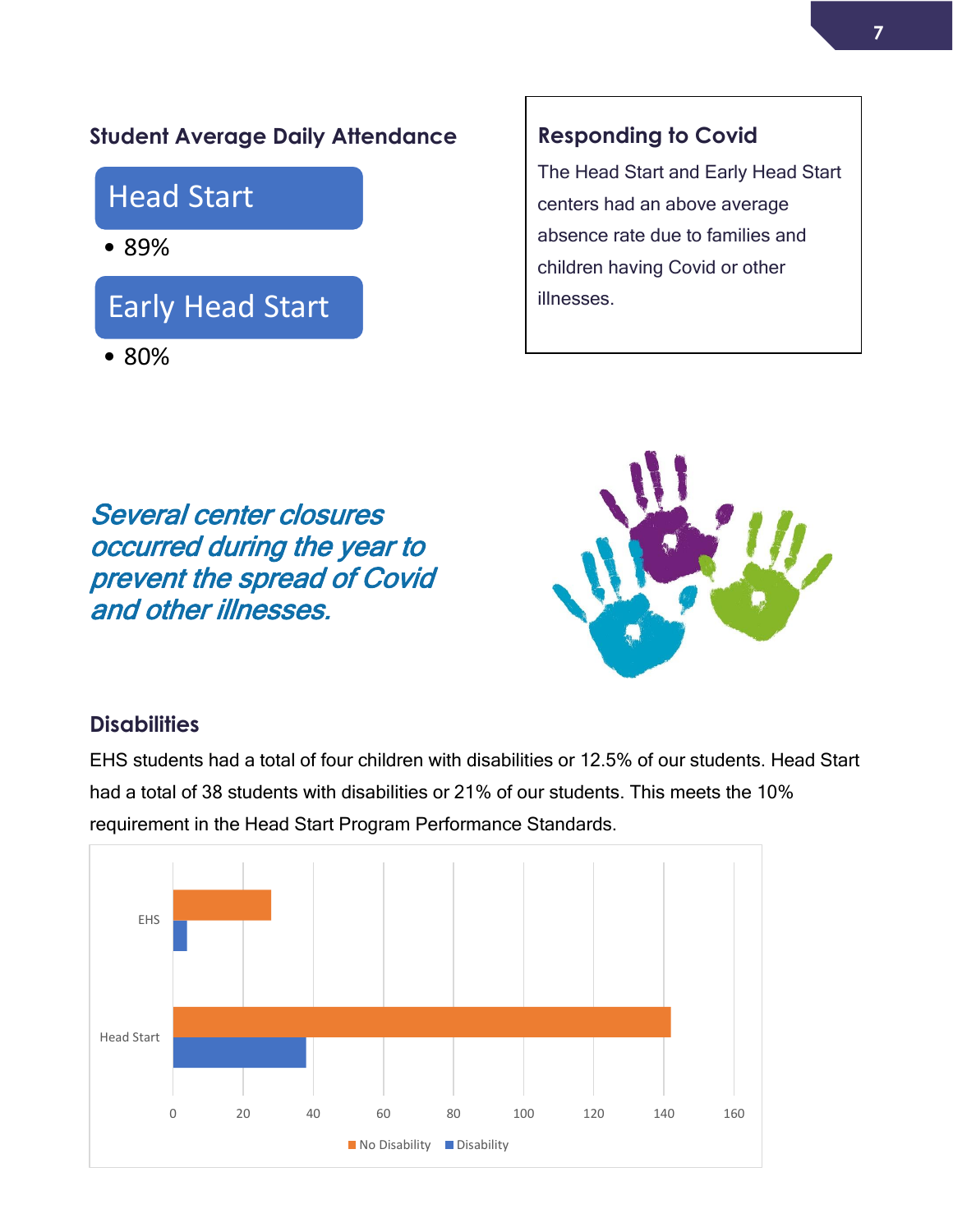### <span id="page-7-0"></span>**Health Services**

Our program has a nurse and licensed and registered dietician on staff. Our staff conducted hearing, vision, and developmental screenings. Health and nutrition education and resources were provided to all families. We partner with the Lions Club for vision screening and ISmiles for preventative dental care and screenings. Mental health services are contracted through Community Health Centers of Southern Iowa.



Students at collaborations and students receiving homebased services had lower medical exam and dental screening completion rates when compared to center-based students.

### **Parent Involvement Activities**

SCICAP Head Start encourages families to engage in their child's learning and development through parent education, leadership opportunities in program governance, and parent/child activities. Each county has separate parent trainings and activities. The following involvement activities were offered in all the counties we serve: family orientations, scheduled parent meetings, Policy Council, Governing Board, scheduled family activities, volunteering, home visits, transition activities, parent evaluations, parent meetings, parent/teacher conferences, fatherhood activities and remote learning with parental involvement.

Due to Covid-19 health concerns, our program limited volunteers in the classrooms and many activities/meetings were modified and/or offered via Zoom.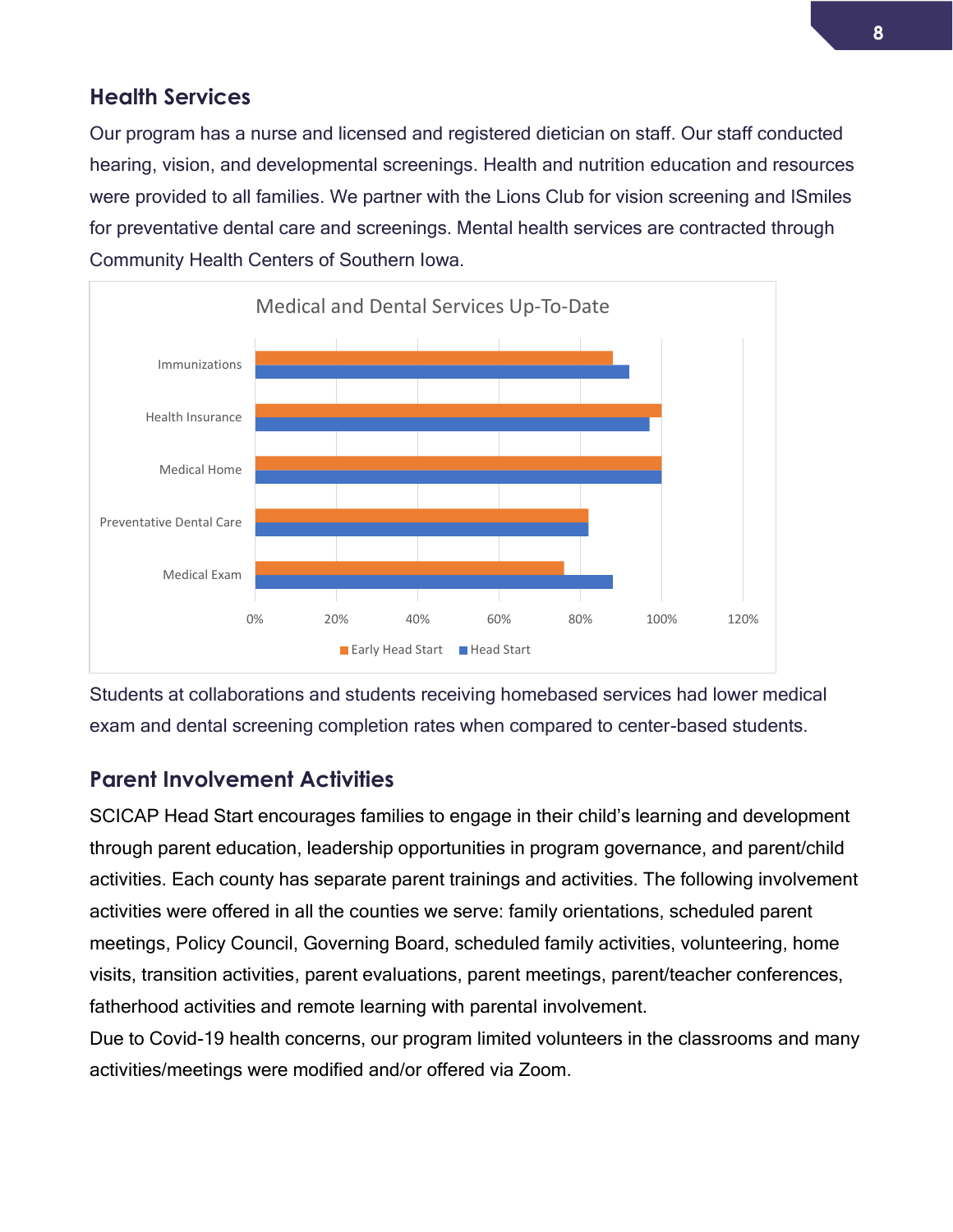### **Kindergarten Readiness**



This graph demonstrates that Head Start children showed remarkable growth in all six domains with 90% or greater proficiency in all areas. HS and EHS children are assessed three times per program year using Teaching Strategies GOLD child assessments.

The six domains include: social–emotional, physical, language, cognitive, literacy, and mathematics.

### **Transition Activities**

School districts in the service area partner with our program each year to provide collaborative transitions for our students. They agree that Head Start preschool and kindergarten teachers, parents and appropriate agency representatives will meet to discuss specific needs of children to preview what transitioning Head Start students' projected proficiency levels will be at the beginning of the school year. Head Start children visit kindergarten classrooms they will be attending in the upcoming year. Some of the kindergarten teachers are able to come to Head Start for visits.